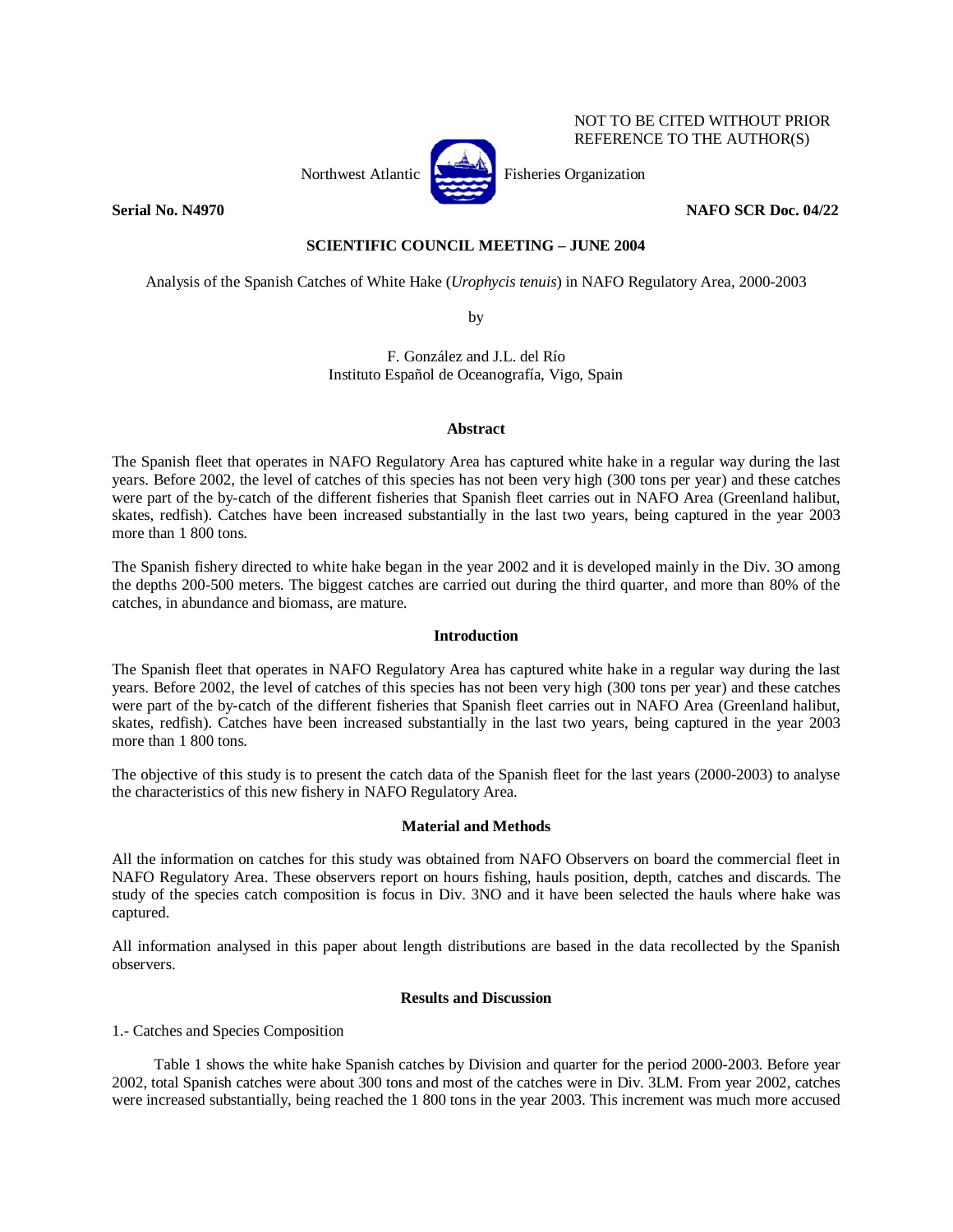in the Div. 3O where it was carried out more than 60% of the white hake catches in year 2003. In the years 2002- 2003, most of the catches were taken during the third quarter.

Table 2 presents the ratio of white hake catches in the total catches by year and Division, it can observe that the ratio is low and is more or lest constant between years in Div. 3LM, but in Div. 3O it passes from less than 1% in year 2000 to 45% in year 2003 and in Div. 3N the ratio was increased a little, this is the reason for which catches in Div. 3NO have been studied with more detail.

The hauls where white hake was catch in Div. 3NO were selected, to analyse the species composition of these hauls. Tables 3, 4, 5 and 6, shows the relative catch composition by Div. (3NO) and depth strata for the years 2000, 2001, 2002 and 2003, respectively.

In year 2000 (Table 3), in Div. 3N the percentage of the white hake catches is low (2%) in both depth strata, the white hake catches were by-catch of the skate fishery in less than 600 meters depth strata and by-catch of the Greenland halibut fishery in the strata more than 600 meters depth. In Div. 3O, the percentages were low too (1%) and the white hake catches seem to be by-catch of the redfish fishery in both strata. In year 2001 (Table 4), the situation was more or less the same than in year 2000.

In year 2002 (Table 5), in Div. 3N, the white hake catches were one of the main species (6%) of the by-catch of the skate in the strata of less than 600 meters depth and in the strata more than 600 meters depth, white hake (3%) was by-catch of the Greenland halibut and skate fishery. In Div. 3O, white hake was the species more abundant in the catches (44%), and skate (28%) was the main species in the by-catch of these hauls in the strata of less 600 meters depth. In the other strata, the percentage of white hake catches was low (4%) and seems to be by-catch of the Greenland halibut fishery.

In 2003 (Table 6), in the strata of less than 600 meters of Div. 3N, white hake was the species more abundant in the catches (49%) and skate (24%) was the main species in the by-catch. In the strata of more than 600 meters, white hake catches were a by catch of the Greenland halibut and skate fishery. In Div. 3O, white hake was the main species in the catches (56%-53%) and redfish was the main by-catch (22%-21%) in both strata.

#### 2.- Fishery Length Distributions

Table 8 presents the samples catches length distributions as well as the mature ratio in abundance (SSA) and in biomass (SSB) by month and sex. Samples only cover Div. 3O in 2002. Table 7 shows the values of the lengthweight relationship parameters used to transform the length distributions in weight and the length of first maturity by sex to calculate the SSA and SSB ratio. Figure 1 shows the length distributions in percentage for Div. 3O in the year 2002 and Fig. 2 presents the maturity ratio of this length distributions in biomass and abundance by sex and total. More than 95% in abundance and biomass of the males are mature and for females 70% of the abundance and 80% of the biomass are mature. In the total length distributions more than 80% in abundance and biomass are mature.

#### 3.- Fishery grounds

Figure 3 plot the positions in Div. 3NO of the hauls with white hake catches for 2000-2003 and Fig. 4 shows the hauls in the same Divisions with percentage of white hake catches more than 30% of the total catches. In Figure 3, It can be observed that most of the hauls with catches of white hake in all years were carried out in the skate and Greenland halibut fishery grounds, but if it is observed only the hauls with more than 30% (Fig. 4), the great majority of the hauls were in Div. 3O between 200 and 500 meters deep in the years 2002 and 2003, in 2001 there was very few hauls and in the year 2000 none.

### 4.- Conclusion

The Spanish fishery directed to white hake began in the year 2002 and it is developed mainly in the Div. 3O among the depths 200-500 meters. The biggest catches are carried out during the third quarter, and more than 80% of the catches, in abundance and biomass, are mature.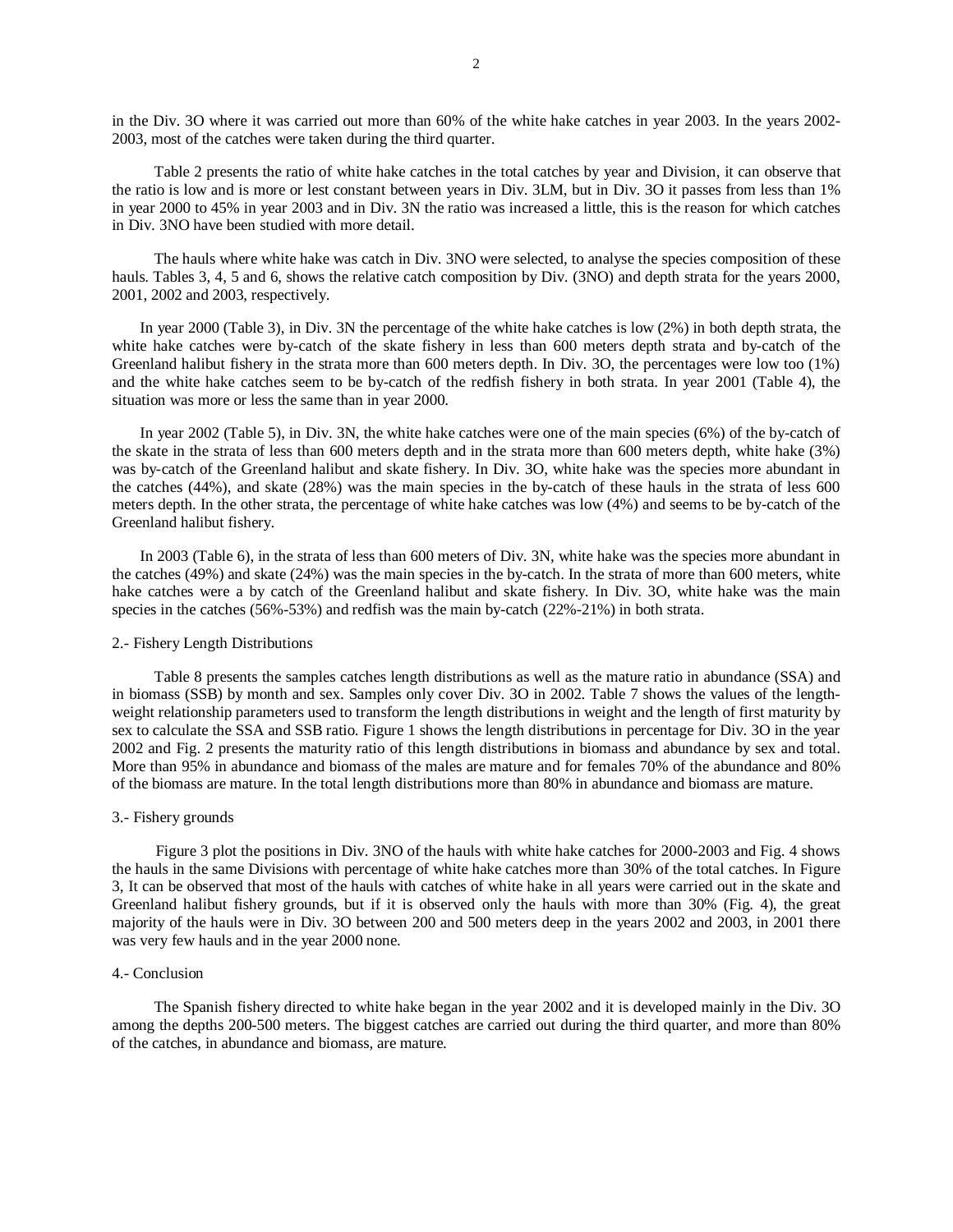### **References**

# DFO, 2002. White hake in Division 3L, 3N, 3O and Subdivision 3Ps. DFO Science Stock Status Report A2-06 (2002).

HKW (ton) *Year 2000* 

| Division       | $1^{\circ}$ Q  | $2^{\circ}$ Q | 3°Q            | $4^{\circ}$ Q  | Total (ton)    |
|----------------|----------------|---------------|----------------|----------------|----------------|
| 3L             | 30             | 7             | 18             | 26             | 80             |
| 3M             | 88             | 79            | 6              | 9              | 182            |
| 3N             | 11             | 4             | 17             | 5              | 37             |
| 3 <sub>O</sub> | $\overline{0}$ | $\mathbf{1}$  | $\mathbf{1}$   | $\overline{4}$ | $\overline{7}$ |
| Total (ton)    | 129            | 90            | 42             | 45             | 306            |
|                |                |               |                |                |                |
| HKW (ton)      |                |               |                | Year 2001      |                |
| Division       | $1^{\circ}$ Q  | $2^{\circ}$ Q | 3°Q            | $4^{\circ}$ Q  | Total (ton)    |
| 3L             | 42             | 39            | 20             | 58             | 158            |
| 3M             | 44             | 41            | 7              | 32             | 123            |
| 3N             | 8              | 15            | 6              | 8              | 37             |
| 3O             | 7              | 6             | $\overline{c}$ | 12             | 27             |
| Total (ton)    | 101            | 101           | 34             | 109            | 345            |
|                |                |               |                |                |                |
| HKW (ton)      |                |               |                | Year 2002      |                |
| Division       | $1^{\circ}$ Q  | $2^{\circ}$ Q | 3°Q            | $4^\circ$ Q    | Total (ton)    |
| 3L             | 23             | $22\,$        | 33             | 34             | 112            |
| 3M             | 66             | 54            | 9              | 14             | 143            |
| 3N             | 12             | 11            | 32             | 49             | 103            |
| 30             | 33             | 52            | 265            | 100            | 450            |
| Total (ton)    | 134            | 139           | 338            | 197            | 808            |
|                |                |               |                |                |                |
| HKW (ton)      |                |               |                | Year 2003      |                |
| Division       | $1^{\circ}$ Q  | $2^{\circ}$ Q | 3°Q            | $4^{\circ}$ Q  | Total (ton)    |
| 3L             | 36             | 46            | 43             | 28             | 154            |
| 3M             | 66             | 105           | 16             | 31             | 218            |
| 3N             | 8              | 37            | 255            | 31             | 332            |

**Table 1.-** White hake Spanish catches by Division and quarter for the period 2000-2003

**Table 2.-** Porcentage of white hake in the total catches by Divisions

3O 152 309 608 67 1136 Total (ton)  $262$  498 922 158 1840

|          | Year |        |      |      |  |  |  |
|----------|------|--------|------|------|--|--|--|
| Division | 2000 | 2001   | 2002 | 2003 |  |  |  |
| 3L       | 0,01 | 0,01   | 0,01 | 0,01 |  |  |  |
| 3M       | 0,02 | 0,01   | 0,02 | 0,03 |  |  |  |
| 3N       | 0,00 | $_{0}$ | 0,01 | 0,03 |  |  |  |
| 30       | 0.00 | 0.02   | 0,34 | 0,45 |  |  |  |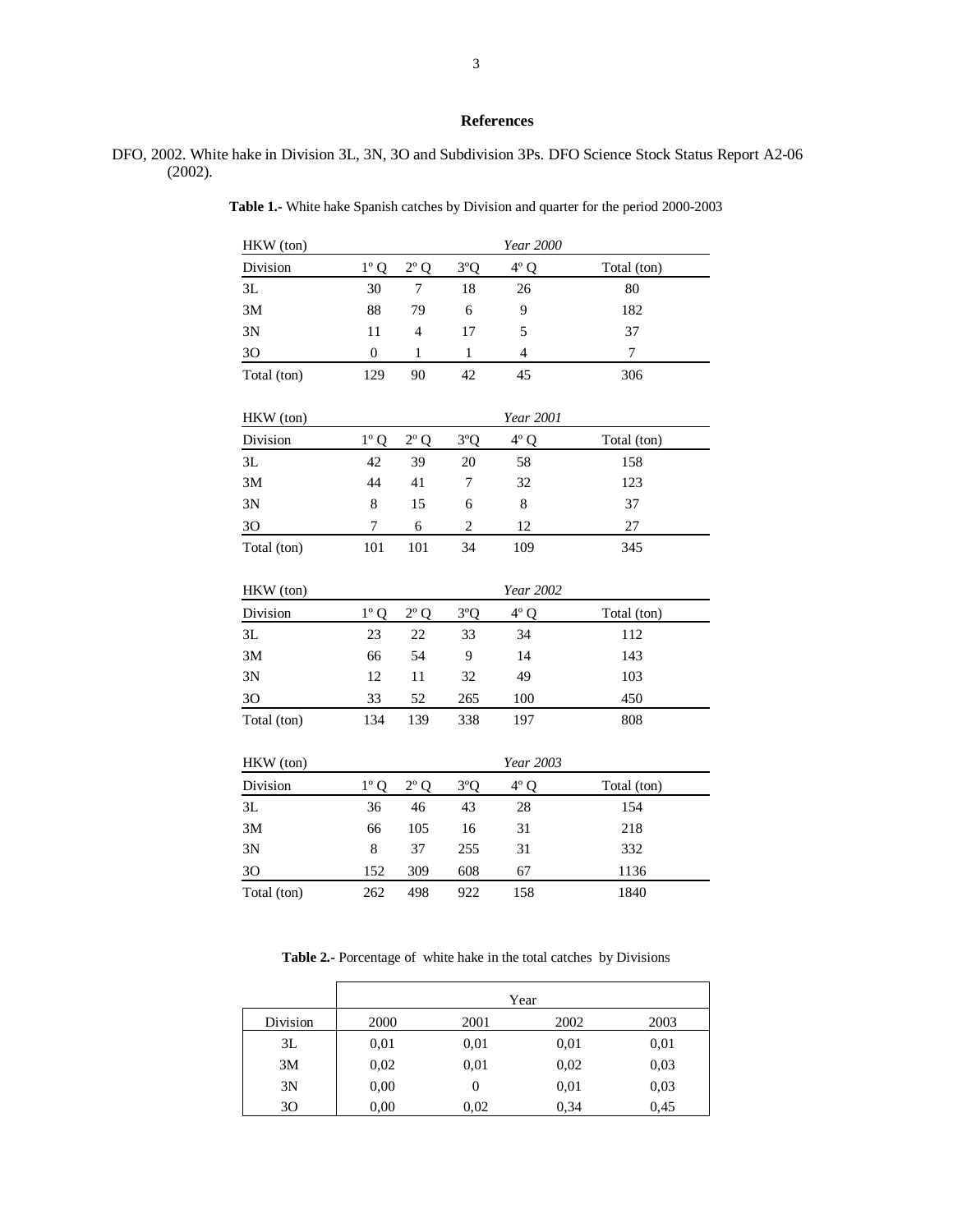|                |             |           |          | <b>Year 2000</b> |                |                     |             |          |
|----------------|-------------|-----------|----------|------------------|----------------|---------------------|-------------|----------|
|                | Division 3N |           |          |                  |                |                     | Division 3O |          |
| <b>Species</b> | $< 600$ m.  | $>600$ m. | Total 3N |                  | <b>Species</b> | $< 600 \text{ m}$ . | $>600$ m.   | Total 3O |
| <b>SKA</b>     | 0,40        | 0,26      | 0.31     |                  | <b>RED</b>     | 0.84                | 0.61        | 0.81     |
| <b>GHL</b>     | 0.05        | 0.40      | 0,29     |                  | PLA            | 0.06                | 0.05        | 0.06     |
| <b>PLA</b>     | 0.36        | 0.05      | 0.15     |                  | YEL            | 0.03                | 0.00        | 0.03     |
| <b>RNG</b>     | 0,02        | 0.08      | 0.06     |                  | <b>SKA</b>     | 0.02                | 0.03        | 0.02     |
| <b>RHG</b>     | 0,00        | 0.05      | 0.04     |                  | <b>GHL</b>     | 0.00                | 0.18        | 0,02     |
| WIT            | 0,02        | 0.04      | 0.03     |                  | WIT            | 0,01                | 0.03        | 0,02     |
| YEL            | 0.05        | 0.01      | 0.02     |                  | <b>COD</b>     | 0,01                | 0.01        | 0.01     |
| <b>HKW</b>     | 0,02        | 0,02      | 0.02     |                  | <b>HKW</b>     | 0,01                | 0.01        | 0.01     |
| Others         | 0.08        | 0.09      | 0.09     |                  | Others         | 0.01                | 0.08        | 0.02     |

Table 3.- Relative catch composition by depth strata for Div. 3NO in year 2000.

**Table 4.-** Relative catch composition by depth strata for Div. 3NO in year 2001.

|                |             |           |          | <b>Year 2001</b> |                |            |             |          |
|----------------|-------------|-----------|----------|------------------|----------------|------------|-------------|----------|
|                | Division 3N |           |          |                  |                |            | Division 3O |          |
| <b>Species</b> | $< 600$ m.  | $>600$ m. | Total 3N |                  | <b>Species</b> | $< 600$ m. | $>600$ m.   | Total 3O |
| <b>GHL</b>     | 0.01        | 0.46      | 0.32     |                  | <b>RED</b>     | 0.72       | 0.23        | 0.58     |
| <b>SKA</b>     | 0.54        | 0.20      | 0.30     |                  | <b>PLA</b>     | 0.06       | 0.31        | 0.14     |
| PLA            | 0.22        | 0.06      | 0.11     |                  | <b>SKA</b>     | 0.09       | 0.06        | 0.08     |
| YEL.           | 0.19        | 0.01      | 0.06     |                  | <b>GHL</b>     | 0.01       | 0.23        | 0.07     |
| <b>RHG</b>     | 0.00        | 0.07      | 0.05     |                  | WIT            | 0.04       | 0.05        | 0.04     |
| <b>RNG</b>     | 0.00        | 0.05      | 0.03     |                  | <b>HKW</b>     | 0.04       | 0.05        | 0.04     |
| WIT            | 0.00        | 0.04      | 0.03     |                  | <b>COD</b>     | 0.01       | 0.00        | 0.01     |
| <b>RED</b>     | 0.02        | 0.03      | 0.03     |                  | <b>RHG</b>     | 0.00       | 0.02        | 0.01     |
| Others         | 0.01        | 0.08      | 0.06     |                  | Others         | 0.02       | 0.05        | 0.03     |

**Table 5.-** Relative catch composition by depth strata for Div. 3NO in year 2002.

| Year 2002 |  |
|-----------|--|
|-----------|--|

|                | Division 3N         |           |          |                |                     | Division 3O |          |
|----------------|---------------------|-----------|----------|----------------|---------------------|-------------|----------|
| <b>Species</b> | $< 600 \text{ m}$ . | $>600$ m. | Total 3N | <b>Species</b> | $< 600 \text{ m}$ . | $>600$ m.   | Total 3O |
| <b>SKA</b>     | 0.79                | 0.20      | 0.49     | <b>HKW</b>     | 0.44                | 0.04        | 0.33     |
| GHL            | 0.02                | 0.44      | 0.23     | <b>SKA</b>     | 0.28                | 0.06        | 0.22     |
| <b>PLA</b>     | 0.07                | 0.03      | 0.05     | GHL            | 0.00                | 0.48        | 0.13     |
| <b>HKW</b>     | 0.06                | 0.03      | 0.04     | <b>PLA</b>     | 0.09                | 0.03        | 0.07     |
| <b>RNG</b>     | 0.00                | 0.08      | 0.04     | <b>RED</b>     | 0.09                | 0.02        | 0.07     |
| WIT            | 0.02                | 0.04      | 0.03     | <b>WIT</b>     | 0.04                | 0.03        | 0.04     |
| <b>RHG</b>     | 0.00                | 0.06      | 0.03     | DGX            | 0.00                | 0.10        | 0.03     |
| <b>RED</b>     | 0.00                | 0.04      | 0.02     | <b>OTH</b>     | 0.03                | 0.02        | 0.02     |
| Others         | 0.03                | 0.09      | 0.06     | Others         | 0.04                | 0.22        | 0.09     |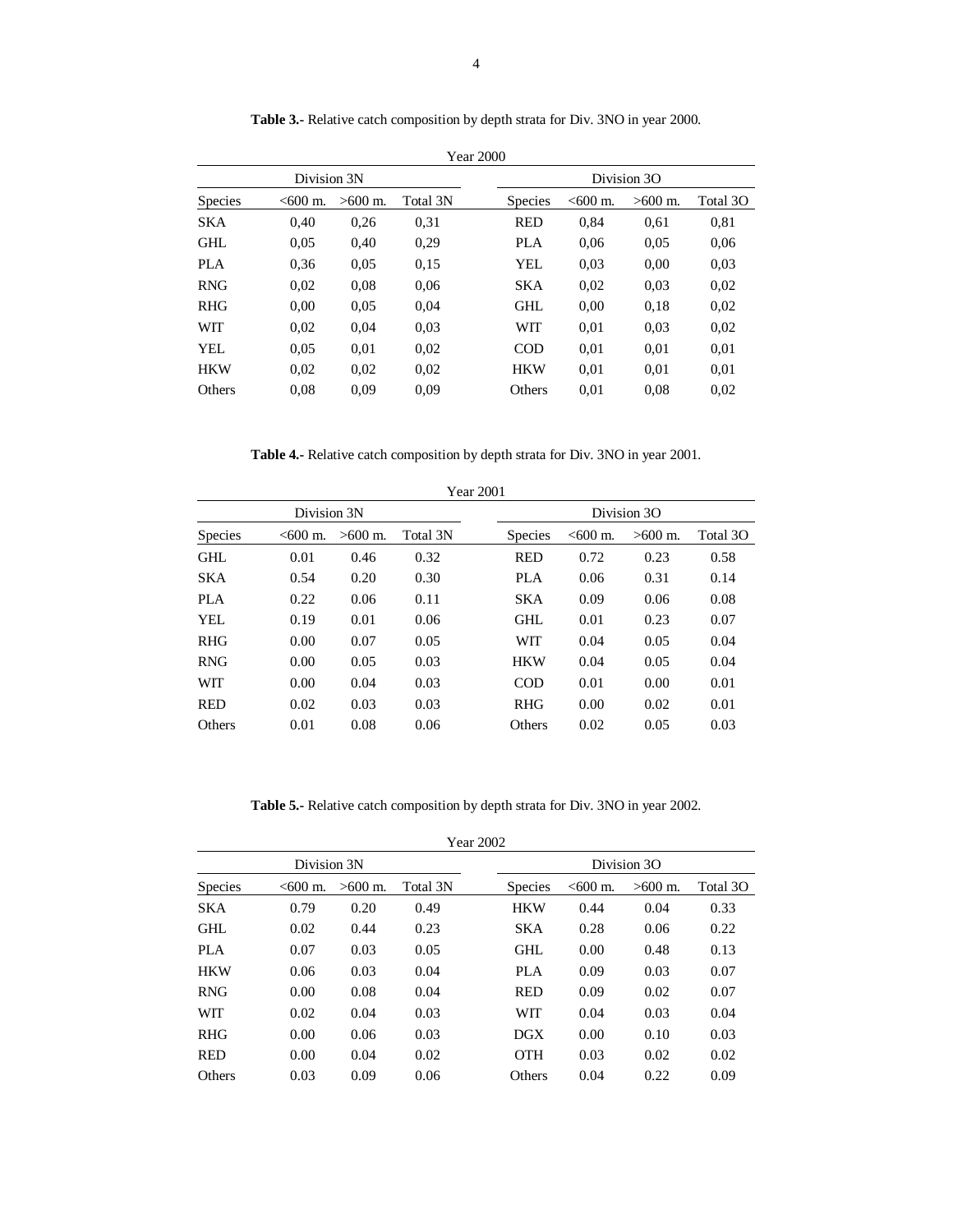|                |            |           |          | Year 2003      |                     |             |          |
|----------------|------------|-----------|----------|----------------|---------------------|-------------|----------|
| Division 3N    |            |           |          |                |                     | Division 3O |          |
| <b>Species</b> | $< 600$ m. | $>600$ m. | Total 3N | <b>Species</b> | $< 600 \text{ m}$ . | $>600$ m.   | Total 3O |
| <b>GHL</b>     | 0.03       | 0.27      | 0.22     | <b>HKW</b>     | 0.56                | 0.53        | 0.56     |
| <b>SKA</b>     | 0.24       | 0.21      | 0.21     | <b>RED</b>     | 0.22                | 0.21        | 0.22     |
| <b>HKW</b>     | 0.49       | 0.08      | 0.18     | <b>SKA</b>     | 0.06                | 0.05        | 0.06     |
| <b>RNG</b>     | 0.02       | 0.19      | 0.15     | PLA            | 0.04                | 0.04        | 0.04     |
| <b>RED</b>     | 0.03       | 0.04      | 0.04     | <b>ANG</b>     | 0.03                | 0.02        | 0.03     |
| DGX            | 0.01       | 0.05      | 0.04     | <b>WIT</b>     | 0.02                | 0.04        | 0.03     |
| <b>RHG</b>     | 0.01       | 0.05      | 0.04     | <b>HAD</b>     | 0.01                | 0.01        | 0.01     |
| PLA            | 0.05       | 0.03      | 0.03     | <b>POK</b>     | 0.01                | 0.00        | 0.01     |
| Others         | 0.11       | 0.08      | 0.09     | <b>Others</b>  | 0.03                | 0.10        | 0.04     |

Table 6.- Relative catch composition by depth strata for Div. 3NO in year 2003.

**Table 7.-** Parameters of length-weight relationship and length of first maturation of white hake

|  |       |                       | Length $(cm)$ |
|--|-------|-----------------------|---------------|
|  | 0.004 | <b>Mature Males</b>   | .39           |
|  |       | <b>Mature Females</b> |               |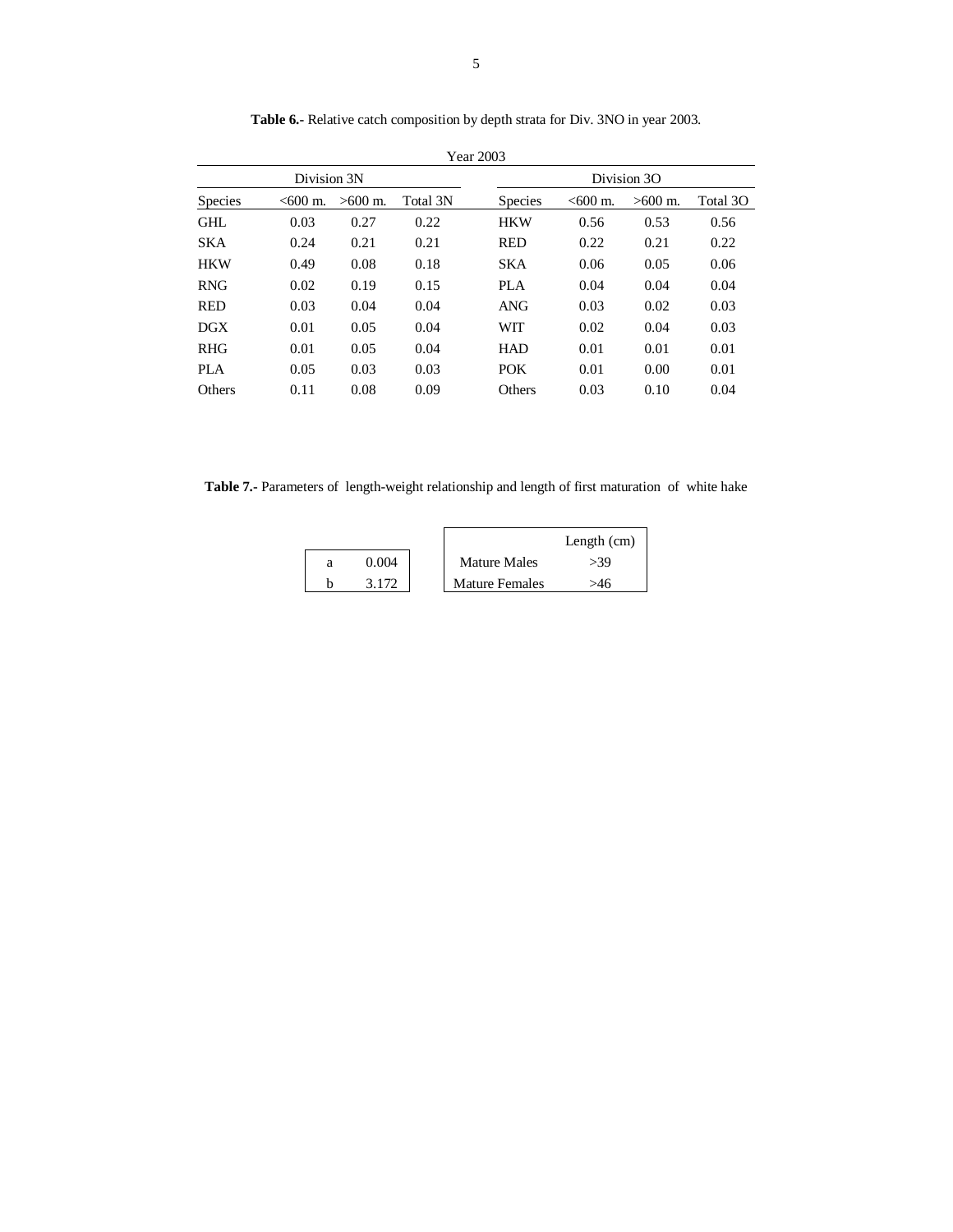| <b>Division 3O</b>          | July<br>September                    |                         |                                    |                         |                  | Total            |                         |                  |                  |
|-----------------------------|--------------------------------------|-------------------------|------------------------------------|-------------------------|------------------|------------------|-------------------------|------------------|------------------|
| Length (cm)                 | Males                                | Females                 | Total                              | Males                   | Females          | Total            | Males                   | Females          | Total            |
| 31                          | 389                                  | $\boldsymbol{0}$        | 389                                | $\boldsymbol{0}$        | $\boldsymbol{0}$ | $\boldsymbol{0}$ | 393                     | $\boldsymbol{0}$ | 393              |
| 32                          | $\boldsymbol{0}$                     | $\mathbf{0}$            | $\boldsymbol{0}$                   | $\boldsymbol{0}$        | $\boldsymbol{0}$ | $\boldsymbol{0}$ | $\boldsymbol{0}$        | $\boldsymbol{0}$ | $\boldsymbol{0}$ |
| 33                          | 294                                  | $\boldsymbol{0}$        | 294                                | $\boldsymbol{0}$        | $\boldsymbol{0}$ | $\boldsymbol{0}$ | 297                     | $\boldsymbol{0}$ | 297              |
| 34                          | $\boldsymbol{0}$                     | $\mathbf{0}$            | $\boldsymbol{0}$                   | $\boldsymbol{0}$        | $\boldsymbol{0}$ | $\boldsymbol{0}$ | $\boldsymbol{0}$        | $\boldsymbol{0}$ | $\boldsymbol{0}$ |
| 35                          | 164                                  | $\boldsymbol{0}$        | 164                                | $\boldsymbol{0}$        | $\boldsymbol{0}$ | $\boldsymbol{0}$ | 165                     | $\boldsymbol{0}$ | 165              |
| 36                          | 389                                  | $\boldsymbol{0}$        | 389                                | $\boldsymbol{0}$        | $\boldsymbol{0}$ | $\boldsymbol{0}$ | 393                     | $\boldsymbol{0}$ | 393              |
| 37                          | 553                                  | 396                     | 949                                | $\boldsymbol{0}$        | $\boldsymbol{0}$ | $\boldsymbol{0}$ | 558                     | 400              | 958              |
| 38                          | 1011                                 | 553                     | 1564                               | $\boldsymbol{0}$        | $\boldsymbol{0}$ | $\boldsymbol{0}$ | 1021                    | 558              | 1579             |
| 39                          | 1796                                 | 854                     | 2650                               | $\boldsymbol{0}$        | $\boldsymbol{0}$ | $\boldsymbol{0}$ | 1814                    | 863              | 2677             |
| 40                          | 2356                                 | 1639                    | 3995                               | 431                     | $\boldsymbol{0}$ | 431              | 2815                    | 1656             | 4471             |
| 41                          | 4323                                 | 2097                    | 6420                               | 323                     | $\boldsymbol{0}$ | 323              | 4693                    | 2119             | 6812             |
| 42                          | 6518                                 | 3046                    | 9564                               | 108                     | 405              | 513              | 6693                    | 3486             | 10179            |
| 43                          | 9825                                 | 4584                    | 14409                              | 943                     | 270              | 1213             | 10878                   | 4904             | 15782            |
| 44<br>45                    | 9927<br>12316                        | 5827<br>6899            | 15754<br>19215                     | 728<br>1132             | 675<br>646       | 1403<br>1778     | 10764<br>13586          | 6568<br>7622     | 17332            |
|                             | 12370                                | 8538                    | 20908                              | 1108                    | 1242             | 2350             | 13616                   | 9880             | 21208<br>23496   |
| 46<br>47                    | 9981                                 | 9876                    | 19857                              | 1379                    | 1779             | 3158             | 11476                   | 11773            | 23249            |
| 48                          | 7357                                 | 8866                    | 16223                              | 594                     | 943              | 1537             | 8032                    | 9909             | 17941            |
| 49                          | 5035                                 | 8244                    | 13279                              | 649                     | 809              | 1458             | 5741                    | 9145             | 14886            |
| 50                          | 3333                                 | 7753                    | 11086                              | 1565                    | 890              | 2455             | 4949                    | 8732             | 13681            |
| 51                          | 1996                                 | 6052                    | 8048                               | 405                     | 811              | 1216             | 2425                    | 6933             | 9358             |
| 52                          | 1537                                 | 5369                    | 6906                               | 270                     | 809              | 1079             | 1826                    | 6241             | 8067             |
| 53                          | 683                                  | 4910                    | 5593                               | 189                     | 1781             | 1970             | 881                     | 6760             | 7641             |
| 54                          | 164                                  | 3729                    | 3893                               | 215                     | 1482             | 1697             | 383                     | 5264             | 5647             |
| 55                          | 854                                  | 2486                    | 3340                               | 108                     | 864              | 972              | 972                     | 3385             | 4357             |
| 56                          | 1475                                 | 2322                    | 3797                               | $81\,$                  | 189              | 270              | 1573                    | 2537             | 4110             |
| 57                          | 690                                  | 1934                    | 2624                               | 108                     | 620              | 728              | 806                     | 2580             | 3386             |
| 58                          | 294                                  | 1475                    | 1769                               | 297                     | 270              | 567              | 597                     | 1764             | 2361             |
| 59                          | $\boldsymbol{0}$                     | 1181                    | 1181                               | 108                     | 297              | 405              | 109                     | 1493             | 1602             |
| 60                          | 164                                  | 854                     | 1018                               | 189                     | 297              | 486              | 357                     | 1163             | 1520             |
| 61                          | 683                                  | 396                     | 1079                               | $\boldsymbol{0}$        | 81               | 81               | 690                     | 482              | 1172             |
| 62                          | 396                                  | $\boldsymbol{0}$        | 396                                | $\mathbf{0}$            | 215              | 215              | 400                     | 218              | 618              |
| 63                          | $\boldsymbol{0}$                     | 396                     | 396                                | 297                     | 378              | 675              | 300                     | 782              | 1082             |
| 64                          | 690                                  | $\boldsymbol{0}$        | 690                                | 108                     | 189              | 297              | 806                     | 191              | 997              |
| 65                          | $\boldsymbol{0}$                     | 294                     | 294                                | 108                     | $\boldsymbol{0}$ | 108              | 109                     | 297              | 406              |
| 66                          | 294                                  | $\boldsymbol{0}$        | 294                                | $\boldsymbol{0}$        | $\boldsymbol{0}$ | $\boldsymbol{0}$ | 297                     | $\boldsymbol{0}$ | 297              |
| 67                          | $\boldsymbol{0}$                     | 854                     | 854                                | $\boldsymbol{0}$        | 215              | 215              | $\boldsymbol{0}$        | 1081             | 1081             |
| 68                          | $\boldsymbol{0}$                     | $\boldsymbol{0}$        | $\boldsymbol{0}$                   | $\mathbf{0}$            | 512              | 512              | $\boldsymbol{0}$        | 517              | 517              |
| 69                          | $\boldsymbol{0}$                     | 294                     | 294                                | $\overline{0}$          | 215              | 215              | $\boldsymbol{0}$        | 515              | 515              |
| $70\,$                      | $\boldsymbol{0}$                     | $\boldsymbol{0}$        | $\boldsymbol{0}$                   | 108                     | 215              | 323              | 109                     | 218              | 327<br>326       |
| 71<br>72                    | $\boldsymbol{0}$<br>$\boldsymbol{0}$ | $\boldsymbol{0}$<br>294 | $\boldsymbol{0}$<br>294            | $\boldsymbol{0}$<br>108 | 323<br>108       | 323<br>216       | $\boldsymbol{0}$<br>109 | 326<br>406       | 515              |
| 73                          | $\overline{0}$                       | $\mathbf{0}$            | $\boldsymbol{0}$                   | $\boldsymbol{0}$        | 108              | 108              | $\boldsymbol{0}$        | 109              | 109              |
| 74                          | $\mathbf{0}$                         | $\boldsymbol{0}$        | $\boldsymbol{0}$                   | $\mathbf{0}$            | 81               | 81               | $\boldsymbol{0}$        | 82               | 82               |
| 75                          | $\mathbf{0}$                         | $\boldsymbol{0}$        | $\boldsymbol{0}$                   | $\mathbf{0}$            | $\boldsymbol{0}$ | $\boldsymbol{0}$ | $\boldsymbol{0}$        | $\boldsymbol{0}$ | $\boldsymbol{0}$ |
| 76                          | $\mathbf{0}$                         | $\mathbf{0}$            | $\boldsymbol{0}$                   | $\mathbf{0}$            | $\boldsymbol{0}$ | $\boldsymbol{0}$ | $\boldsymbol{0}$        | $\mathbf{0}$     | $\boldsymbol{0}$ |
| 77                          | 0                                    | $\overline{0}$          | $\mathbf{0}$                       | $\mathbf{0}$            | $\boldsymbol{0}$ | $\boldsymbol{0}$ | $\boldsymbol{0}$        | 0                | $\boldsymbol{0}$ |
| 78                          | $\mathbf{0}$                         | $\mathbf{0}$            | $\boldsymbol{0}$                   | $\mathbf{0}$            | $\boldsymbol{0}$ | $\mathbf{0}$     | $\boldsymbol{0}$        | 0                | $\boldsymbol{0}$ |
| 79                          | $\boldsymbol{0}$                     | $\mathbf{0}$            | $\boldsymbol{0}$                   | $\mathbf{0}$            | $\boldsymbol{0}$ | $\boldsymbol{0}$ | $\boldsymbol{0}$        | 0                | $\boldsymbol{0}$ |
| 80                          | $\overline{0}$                       | $\mathbf{0}$            | $\boldsymbol{0}$                   | $\mathbf{0}$            | $\boldsymbol{0}$ | $\boldsymbol{0}$ | $\boldsymbol{0}$        | 0                | $\theta$         |
| 81                          | $\overline{0}$                       | $\mathbf{0}$            | $\boldsymbol{0}$                   | $\mathbf{0}$            | $\boldsymbol{0}$ | 0                | $\mathbf{0}$            | $\mathbf{0}$     | $\mathbf{0}$     |
| 82                          | $\boldsymbol{0}$                     | $\mathbf{0}$            | $\boldsymbol{0}$                   | 0                       | $\boldsymbol{0}$ | $\boldsymbol{0}$ | $\boldsymbol{0}$        | $\boldsymbol{0}$ | $\boldsymbol{0}$ |
| 83                          | $\overline{0}$                       | $\boldsymbol{0}$        | 0                                  | $\mathbf{0}$            | 215              | 215              | $\overline{0}$          | 218              | 218              |
| <b>TOTAL</b>                | 97857                                | 102012                  | 199869                             | 11659                   | 17934            | 29593            | 110634                  | 121177           | 231810           |
| Ind. Sampled                | 327                                  | 324                     | 651                                | 118                     | 179              | 297              | 445                     | 503              | 948              |
| N° Samples                  |                                      |                         | $\overline{\mathcal{L}}$<br>167712 |                         |                  | 2                |                         |                  | 6                |
| Raised catches<br>Ratio SSA |                                      | 0,66                    | 0,80                               |                         | 0,82             | 31903<br>0,89    |                         |                  | 201654<br>0,82   |
| Ratio SSB                   | 0,95<br>0,98                         |                         | 0,86                               | 1,00<br>1,00            | 0,90             | 0,94             | 0,96<br>0,98            | 0,69<br>0,80     | 0,87             |
|                             |                                      | 0,77                    |                                    |                         |                  |                  |                         |                  |                  |

**Table 8.-** Length distributions and mature ratio by month and sex for Div. 3O in 2002.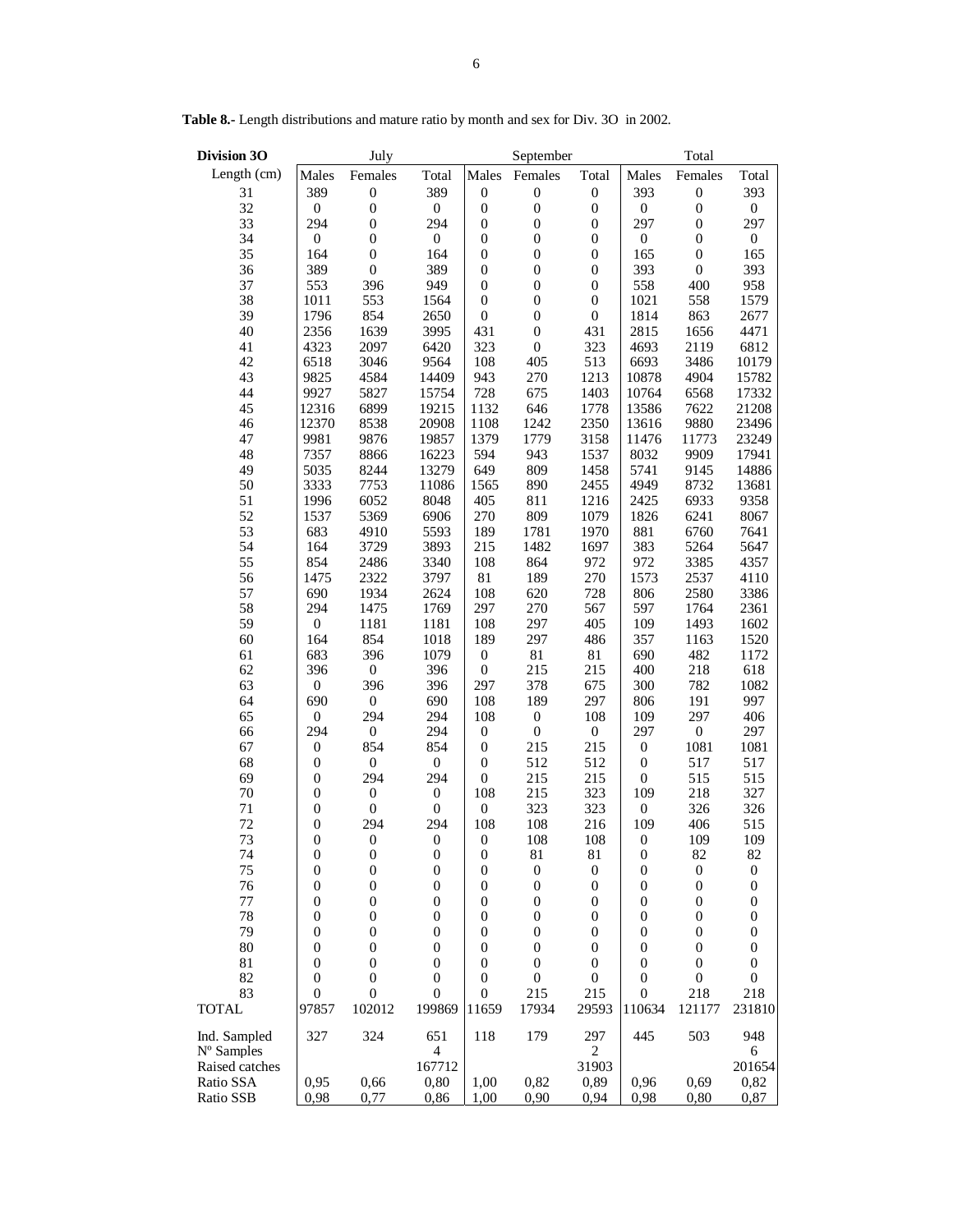

Fig. 1.White hake length distribution ratio for Div. 3O in year 2002.



Fig. 2.Maturity ratio of the length distributions in abundance (SSA) and biomass (SSB) by sex and total.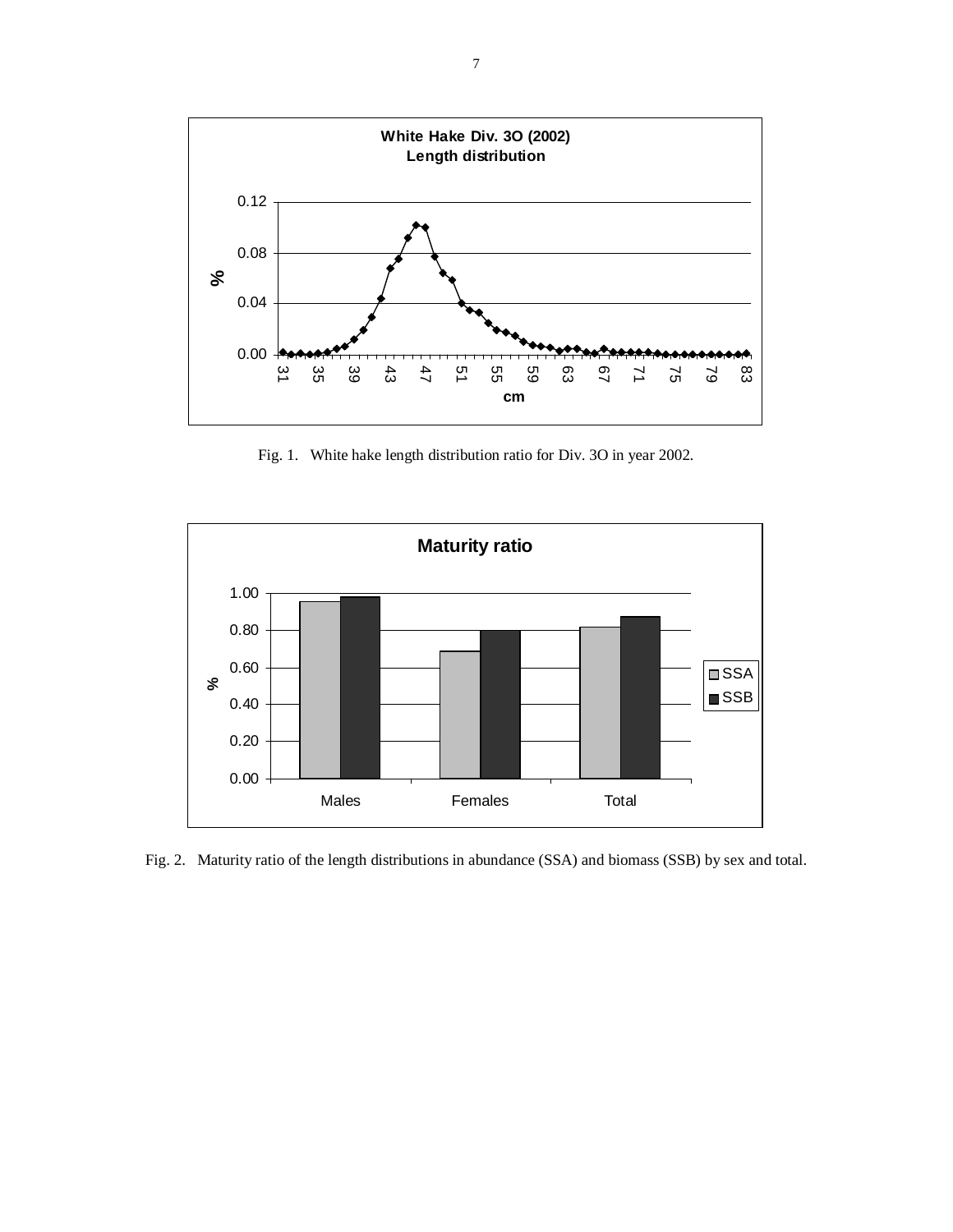

Fig. 3. Position of the hauls where were white hake catches in Div. 3NO (2000-2003)